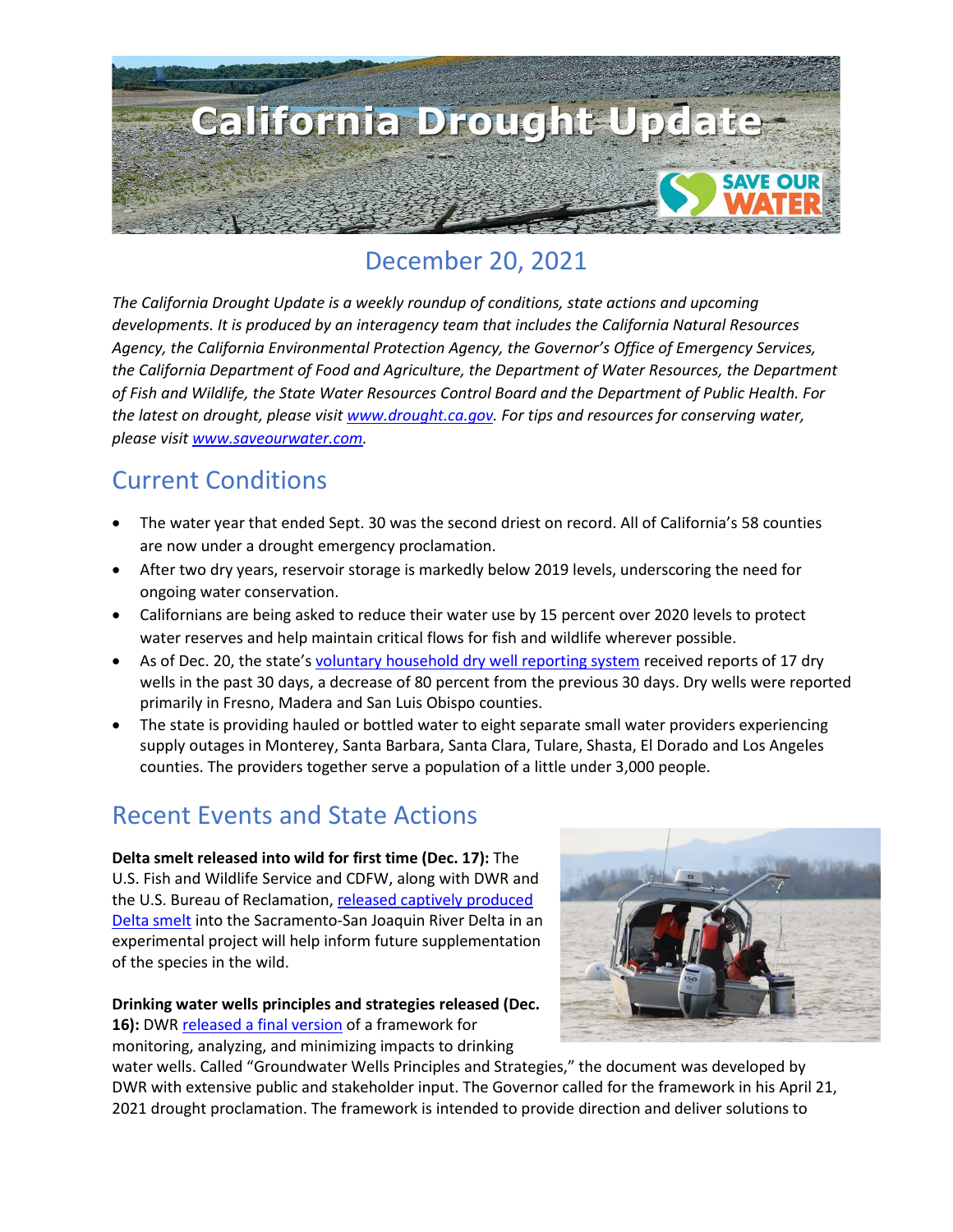support groundwater-dependent communities to ensure that potential impacts of drought are anticipated and proactively addressed.

**Water transfers workshop held (Dec. 16):** DWR hosted its annual workshop for local entities wishing to convey water transfers in State Water Project facilities.

**Legislative hearing on drought (Dec. 16):** The Senate Select Committee on Human Security held an [informational hearing](https://www.senate.ca.gov/sschs) called "The Western Drought: The Hidden Human Impacts." DWR's lead deputy director discussed, among other things, current hydrological conditions, DWR's drought-related grant programs, release of California Groundwater Live interactive data platform, the Save Our Water public education campaign, and state strategy on drinking water wells.

**Saving water at state facilities (Dec. 16):** In a letter to state leadership, the Department of General Services director asked for assistance i[n reducing water use at state facilities.](https://www.dgs.ca.gov/OS/Resources/Page-Content/Office-of-Sustainability-Resources-List-Folder/DGS-Water-Conservation-Efforts) The director asked leaders to use "Save Our Water" messaging, report water use monthly to DGS, complete "sustainability roadmaps" that highlight conservation measures, and embrace best water use practices.

**States agree to reduce Colorado River water use (Dec. 15):** Through a memorandum of understanding, California, Nevada, and Arizona agreed to collectively reduce water use by 500,000 acre-feet in 2022 and again in 2023 in order to help keep Lake Mead storage levels above a point that would trigger, under previous agreements, deeper supply cutbacks to Arizona and Nevada. The parties agreed to share the \$200 million cost of the water-use reductions, with the Metropolitan Water District of Southern California contributing \$20 million. The parties also developed a collaborative relationship with a group of non-governmental environmental organizations in the Colorado River Basin related to addressing climate-change induced impacts. Both the MOU and agreement with environmental groups reinforce the commitment that seven states, the U.S., Mexico, tribes, and other stakeholders will need to manage reduced water supply from the Colorado River for the long term.

**Water storage projects advance (Dec. 15):** Four groundwater storage and reservoir projects were [deemed feasible by the California Water Commission,](https://cwc.ca.gov/-/media/CWC-Website/Files/Documents/Press/WSIP_Eligibility_PressRelease_121521.pdf) passing a key hurdle set forth in Proposition 1, the \$7.5 billion water bond approved by voters in 2014. The determination by the commission allows the four projects to remain eligible for funding under the \$2.7 billion Water Storage Investment Program (WSIP) created by Proposition 1. Three other WSIP projects received similar determinations from the commission in October and November. The local water districts backing the projects move next to permitting and other tasks that must be completed before they are eligible to receive their final funding awards from the commission.

**Workshop examines curtailment methodology (Dec. 15):** The Water Rights Division of the State Water Board held a [public workshop](https://www.waterboards.ca.gov/waterrights/water_issues/programs/drought/delta/docs/2021/121521-workshop-notice.pdf) to consider additional or alternative approaches to its existing Delta curtailment methodology.

**Staff draft order issued on Petitions for Reconsideration of 2021 TUCP (Dec. 15):** The State Water Board released for public comment a draft order that partially denies and partially grants petitions for reconsideration of the executive director's June 1, 2021 issuance of a Temporary Urgency Change Petition (TUCP) order for the State Water Project and Central Valley Project (projects), as well as her June 10, 2021 approval of Reclamation's Temperature Management Plan (TMP). While the June 1 order conditionally approved the TUCP modifying Delta standards, it also imposed requirements on the projects, including timely implementation by Reclamation of a Sacramento River TMP modifying Shasta Reservoir operations for the protection of salmonids, as required by State Water Board Order 90-5. Following the executive director's decision, the State Water Board received multiple petitions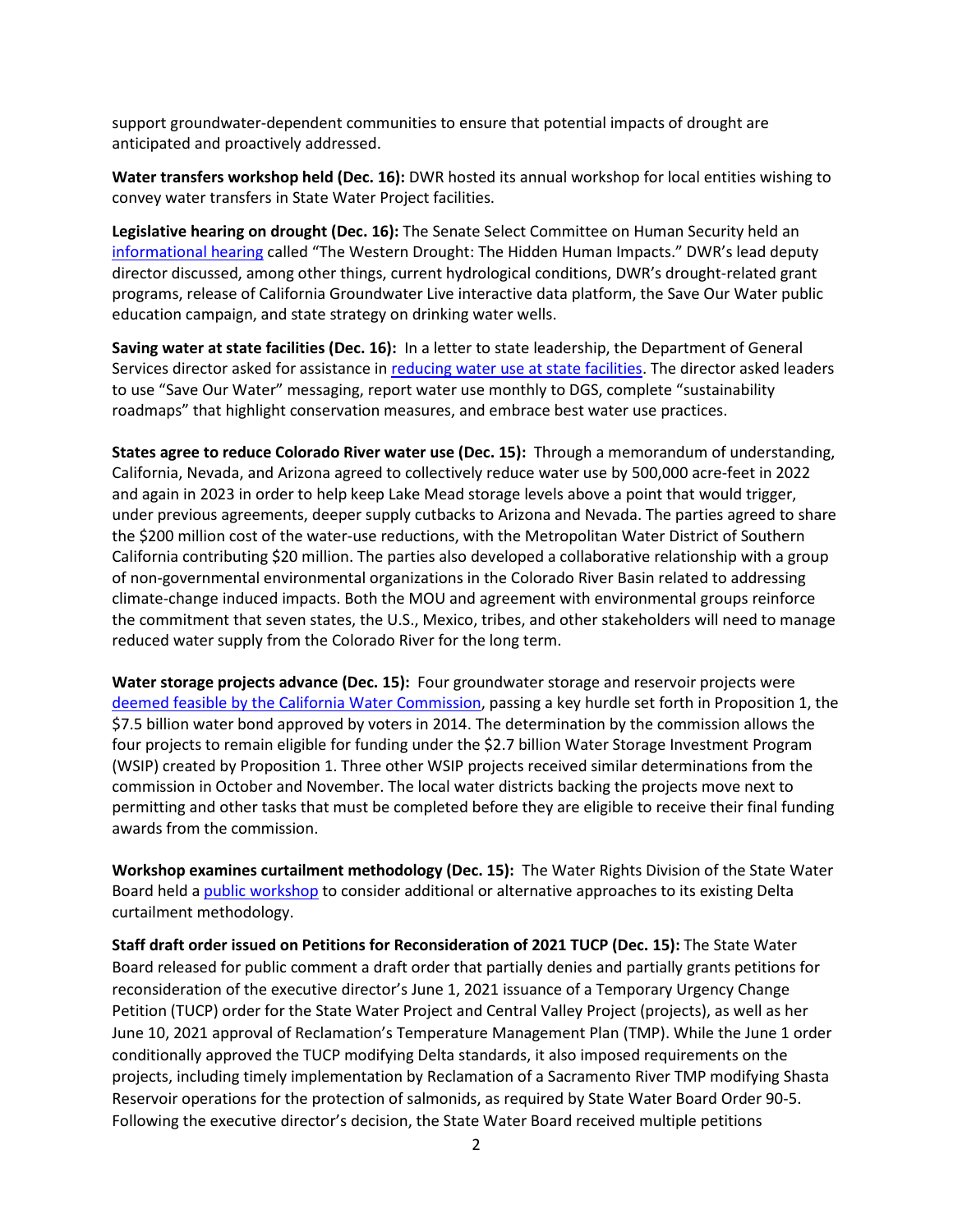requesting it reconsider the June 1 TUCP Order and June 10 TMP. On, January 5, 2022, the State Water Board will hold a combined workshop on both the staff Draft Order for Reconsideration and the 2022 TUCP the projects submitted to the Water Board on Dec. 1 to request modification of water quality conditions from February through April 2022. The board will hear oral comments on this issue at its Jan. 5 workshop. The deadline for public comment on the draft reconsideration order and 2022 TUCP is Jan. 7.

**Solicitation released for project to modernize water rights data and information management (Dec. 13):** The State Water Board and California Department of Technology released a solicitation for a project for updating water rights data for California. The solicitation period will end on Jan. 15. Up to \$20 million is available to digitize existing paper records and rebuild the state's water right data management system.

**Curtailment adjustments (ongoing):** Water Board staff evaluate conditions multiple times a week and continue to adjust curtailment orders as conditions change. Given increased precipitation, all curtailments in the Russian River watershed have been lifted at this time.

**Save Our Water urges Californians to turn off sprinklers (ongoing):** With rain reaching most of the state, Save Our Water is reminding residents that [now is the time to turn off sprinklers](https://saveourwater.com/-/media/SOW-Website/Files/20211209-SOW-Rainfall-Press-Release-FINALSB.pdf) and other outdoor irrigation systems. On average, Californians use 30 percent to 60 percent of their water on outdoor irrigation. Letting Mother Nature do the watering when it rains is an important way to save water[. Save Our Water offers more tips for saving water](https://saveourwater.com/How-to-Save-Water/Around-the-Yard) when rain is in the forecast.

# Tribal / Local Actions

- **Tribal governments:** Tribal emergency drought proclamations as reported by Cal OES to date: Buena Vista Rancheria of Me-Wuk Indians, Karuk Tribe, Resighini Rancheria, Tule River Indian Tribe, Yurok Tribe, Wiyot Tribe.
- **Local government:** Local emergency drought proclamations as reported by Cal OES to date: Butte, Colusa, Fresno, Glenn, Humboldt, Lake, Marin, Mendocino, Modoc, Napa, Nevada, San Joaquin, San Luis Obispo, Santa Barbara, Santa Clara, Siskiyou, Sonoma, Tulare, Tuolumne, Yolo.
- **Water suppliers:** The following public water suppliers have imposed mandatory water use reductions on customers, according to information voluntarily provided to the Association of California Water Agencies and / or recent announcements. The list likely is not comprehensive:
	- o Alameda County Water District mandatory water use restrictions aimed at reducing water use by 15 percent.
	- $\circ$  Brooktrails Community Services District usage cap of 9,000 gallons per month, all customers
	- o Indian Wells Valley Water District 20 percent
	- o Marin Municipal Water District 40 percent
	- o Mendocino County Russian River Flood Control and Conservation Improvement District – 40 percent
	- $\circ$  Modesto Irrigation District irrigation allocation capped at 36 inches per acre
	- o Montague Water Conservation District 95 percent
	- o Nevada Irrigation District 20 percent
	- o Reclamation District 1500 25 percent
	- $\circ$  Richvale Irrigation District 50 percent
	- o City of Santa Rosa 20 percent